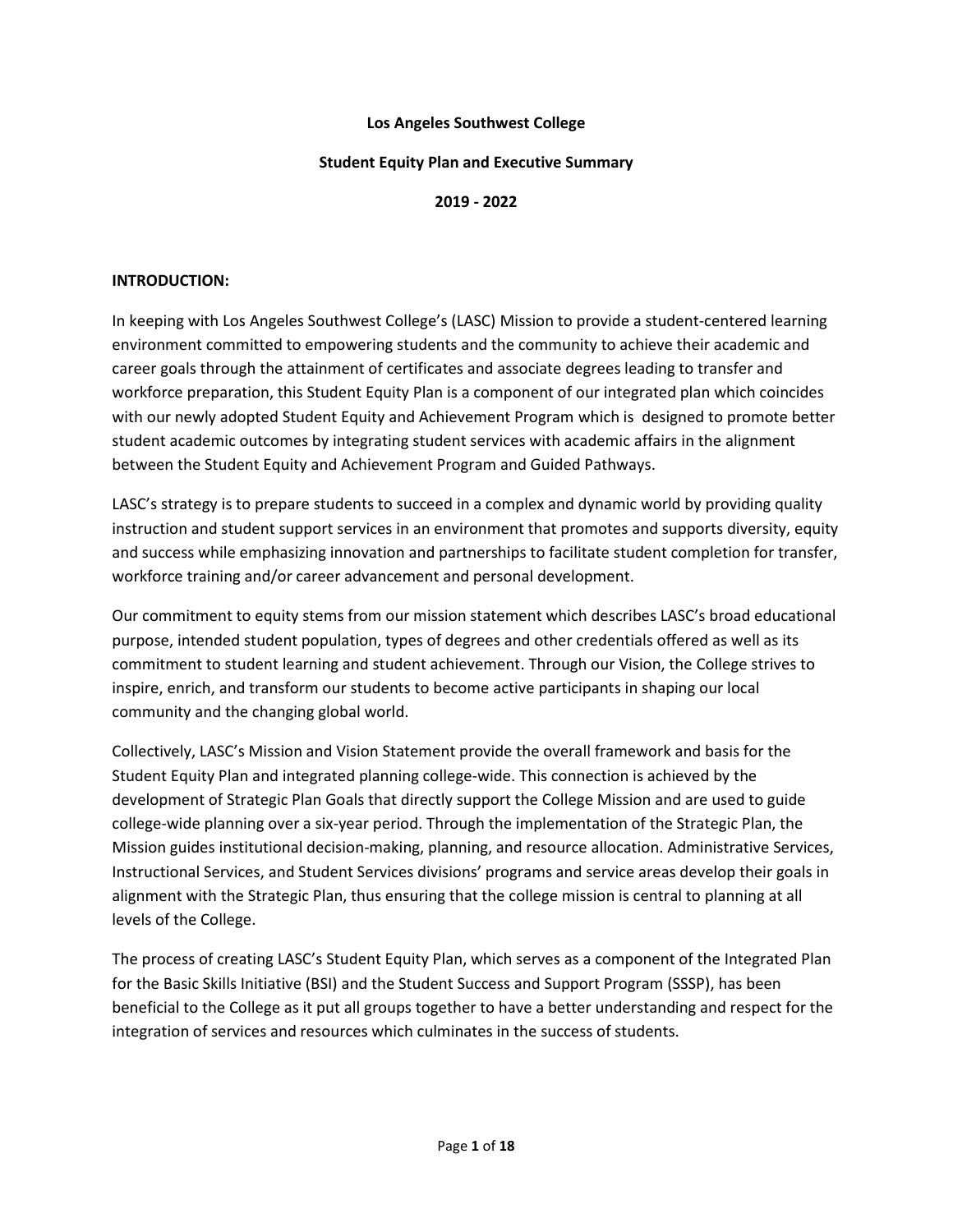As indicated throughout all areas of the plan, LASC has effective programs, services and planned activities to support student access, retention and success for all students and especially for those who are disproportionality impacted.

This plan uses a well-rounded, comprehensive and infectious approach as it not only provides funding for targeted groups, it also provides other resources such as professional development aimed at improving instruction and support for other programs that have a history of student success for those that are underserved and underrepresented, such as EOPS. This plan provides for academic support by way of imbedded tutoring for students in such programs.

To this end, LASC instituted. LASC's learning community programs is focused on creating opportunities for collaboration between student services and academic staff and instructors. For example, LASC's learning communities will link academic courses such as our English, math, Social Science and History, with study skills focused counseling courses and a college services awareness component as well as imbedded tutoring and continued and directed professional development and curriculum building. Therefore, it is LASC's intent to leverage Student Equity resources to develop new supportive programs and expand existing programs that have demonstrated success and promise, and at the same time strengthening the connection and communication between individual support programs for designated student populations that were listed as targeted in both, our 2015-2018 Student Equity Plan and in this current Student Equity Plan.

## **LOS ANGELES SOUTHWEST COLLEGE STUDENT PROFILE**

In fall 2018, 6,080 students enrolled in at least one credit or noncredit class. Female students accounted for 69% of unduplicated enrollments. African-American and Hispanic students accounted for 91% of all unduplicated enrollments; Multi-ethnic and students with an unknown ethnicity made up an additional 6%. In addition, over 65% of LASC students are under the age of 30. That term, 5,405 of the total enrollments occurred in credit classes; nearly 86% of those students are part-time enrollees. Nearly 80% of credit students are high school graduates without a college degree; nearly 50% of noncredit students are not a high school graduate.

# **TARGET GROUPS**

The College was asked to review baseline outcomes from five areas derived from the [CCCCO Student](https://www.calpassplus.org/LaunchBoard/Student-Success-Metrics)  [Success Metrics \(SSM\) Dashboard,](https://www.calpassplus.org/LaunchBoard/Student-Success-Metrics) and to set three-year goals for the Overall Student Population and for student groups where equity gaps exist. The five areas, better known as Metrics, were:

- 1. Enrollment in the Same Community College
- 2. Transfer to a Four-Year Institution
- 3. Attained the Vision Goal Completion Definition
- 4. Completion of Transfer-Level Math and English in the First Year (PPG)
- 5. Retention from Fall to Spring (PPG)

To identify student groups that are disproportionately impacted (DI), the College used the SEA DI files made available via the CCCCO Data on Demand system. Two methods were used to measure DI, the Proportionality Index (PI) and/or the Percentage Point Gap (PPG) Index. For a detailed explanation of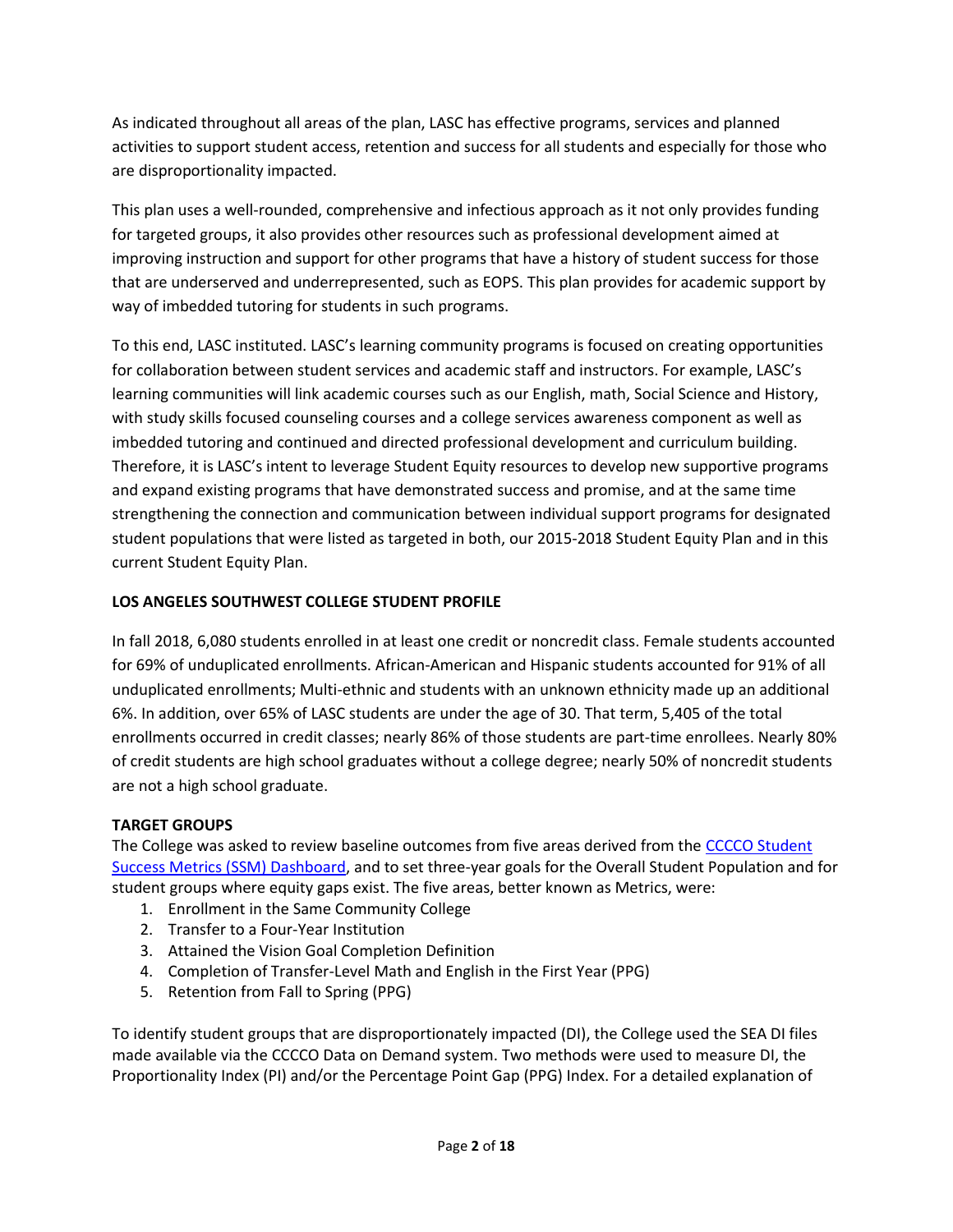each methodology, see the RP group's publication titled [Using Disproportionate Impact Methods to](https://visionresourcecenter.cccco.edu/sites/default/files/wp-content/uploads/2017/01/ASK-DD-DisproportionateImpact-GSosa-Revised-1707-Remediated.pdf)  [Identify Equity Gaps.](https://visionresourcecenter.cccco.edu/sites/default/files/wp-content/uploads/2017/01/ASK-DD-DisproportionateImpact-GSosa-Revised-1707-Remediated.pdf)

Once the DI groups were identified, the College was asked to set either a Minimum Equity Goal or Full Equity Goal for the identified groups in the [NOVA](https://nova.cccco.edu/) system. The Full Equity number indicates that the College intends to fully eliminate the equity gap; the Minimum Equity number specifies that the college intends to close the equity gap by 98%. In addition to setting goals for DI groups.

Review of the data show that equity gaps exist in all Metric areas for the overall student population (see Table 1). Using the PPG method, the college determined that an equity gap exists with Metric 1. Over four-years, the average capture rate (number of students that enroll at LASC divided by the number of students that apply to LASC) was 36%; to close the equity gap, the college will increase the capture rate by 30% in three years (Goal = 8,141). An equity gap was also revealed, using the PI method, for Metric 2; resultantly, the College intends to increase the number of students transferring to four-year institutions from 677 to 861 (27% increase over three years). The PI method also shows an equity gap for Attainment of the Vision Goal Completion Definition (Metric 3). The College has set the Goal at 505, a 20% increase from the baseline number of 421. The PPG was used for the final two metrics. In 2017- 2018, 37 students completed both transfer-level Math and English within the first year. The College seeks to improve on this metric by increasing, in three years, the number of students achieving Metric 4 by 30% (Goal = 48). For the final metric, the College plans to increase the number of students retained from fall to spring by 30%, over three years. The average four-year retention rate was nearly 55%, the 30% increase will yield a 65% retention rate (Goal = 5,234).

Table 2, below, details the groups of students that were identified as disproportionately impacted, using the methodologies described above. In Metric 1, the most impacted group were female, black or African American students. No DI groups were revealed in Metric 2. Male and Female, Hispanic or Latino students were DI in Metric 3. Metric 4 was free of DI groups. Male, Hispanic or Latino students were the only DI group identified in Metric 5. While the results in Table 2 suggest that students at LASC are minimally impacted disproportionately, the truth is that our students are equally impacted.

As described in the student profile, two ethnic groups makeup nearly the entire student body. Both student groups reside in one of the most impoverished communities in the State of California. According to th[e Los Angeles Times,](http://maps.latimes.com/neighborhoods/neighborhood/westmont/) the immediate neighborhood, Westmont, surrounding the College is among the most densely populated communities in L.A. County. The [United States Census Bureau](https://www.census.gov/quickfacts/fact/table/westmontcdpcalifornia,US/INC110217) reports that the median household income (in 2017 dollars) was \$30,864. By comparison, the Median household income for Los Angeles County was \$61,015. In Westmont, 68% of persons age 25 years or older have achieved a high school diploma or higher; that is 20% less than the percentage of persons living in L.A. County. Thirty-three percent of Westmont residents live in poverty. That is more than double the rate of persons living in poverty in L.A. County. Adding to the challenges that residents in the community face, including many LASC students, is the element of crime.

From October 22, 2018 to April 21, 2019, the [Los Angeles Times](http://maps.latimes.com/neighborhoods/neighborhood/westmont/crime/?q=Westmont%2C+CA%2C+USA&lat=33.9414035&lng=-118.3022963&g=Geocodify#six-months) reports that there were 96 violent crimes and 170 property crimes. The rate of 84.5 crimes per 10,000 people make LASC immediate surrounding neighborhood one of the highest ranked dangerous communities in L.A. County, particularly when considering violent crimes. In short, LASC's neighboring communities are characterized by high rates of poverty, limited economic opportunities, low educational attainment levels, and high concentrations of gang activity and violence. Residents in the neighboring community also face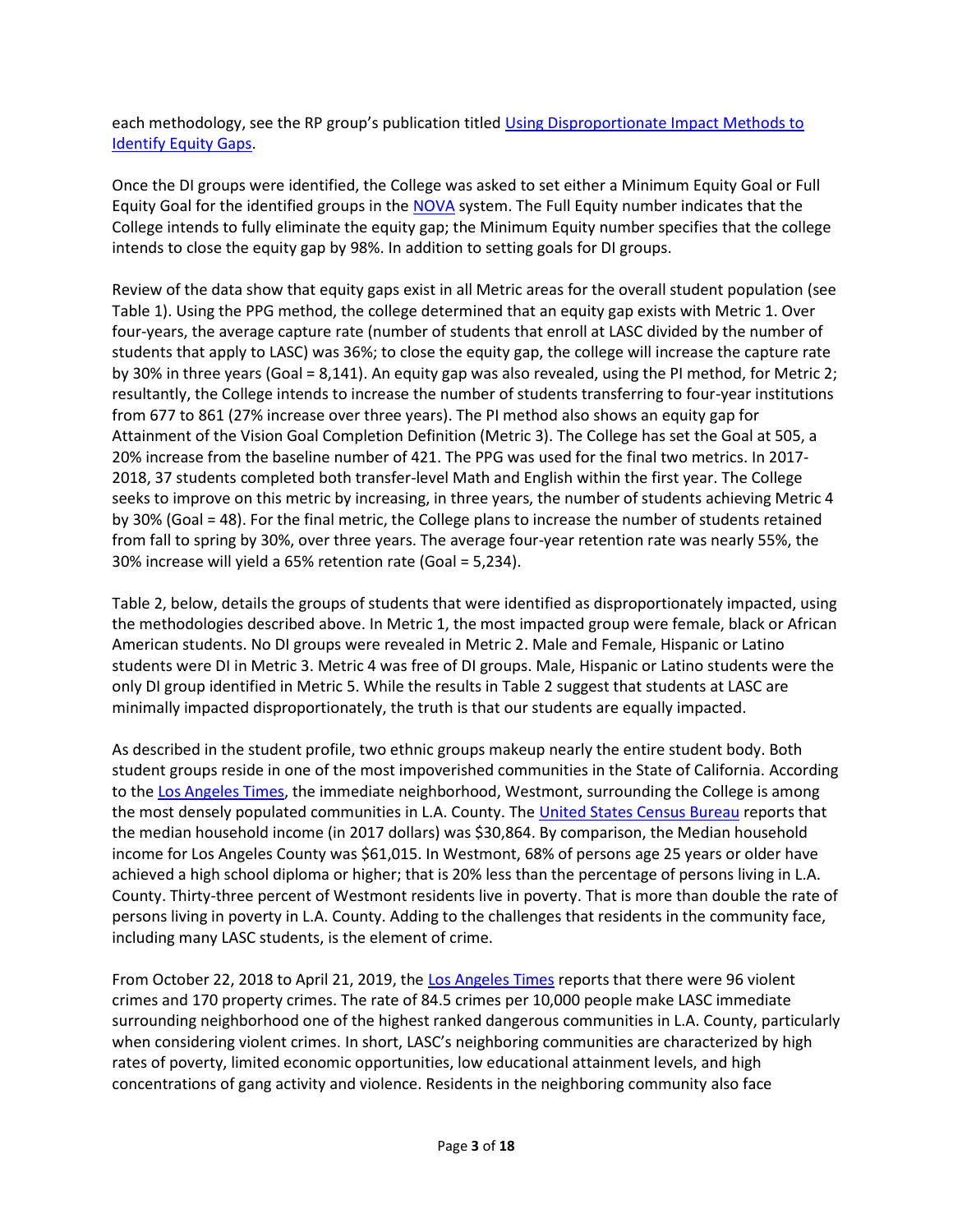additional barriers, including limited English proficiency, cultural isolation, and high unemployment rates.

Fortunately, LASC related statistics do not mirror those observed in the neighboring community. The lates[t Annual Security Report](http://lasc.edu/about_lasc/2018-19-LASC-Annual-Safety-Report.pdf) demonstrates low incidences of crime on campus. The College's many support services aim to reduce, combat, and/or eliminate the challenges faced by LASC students. Challenges that impact student learning and student achievement.

The **SSM Dashboard** shows that, in 2017-2018, Associate Degree Earners accumulated, on average, more than 92 units; the course success rate was 65.5%. Overall, our student body is achieving success at low rates. It is for that reason that the LASC Student Equity Plan will look beyond the few identified DI groups. The planned activities that LASC will undertake to achieve the Goals, defined in NOVA, will be wide-reaching. The College will, for example, seek to increase access to higher education for males in the surrounding neighborhood. Academic support services, such as tutoring, will be made available to all students to reduce Retention equity gaps.

#### **STUDENT EQUITY PLAN GOALS AND ACTIVITIES - 2019 to 2022**

To close equity gaps for DI student populations identified we will develop and/or continue the below listed activities.

|                                                                                                         | Table 1. Goals and Activities for Overall Student Population                                 |                                                                           |                                                                                                                                                                                                                                                                                                                                                                                                                                                                                                                                                                                                                                                            |  |  |  |  |  |
|---------------------------------------------------------------------------------------------------------|----------------------------------------------------------------------------------------------|---------------------------------------------------------------------------|------------------------------------------------------------------------------------------------------------------------------------------------------------------------------------------------------------------------------------------------------------------------------------------------------------------------------------------------------------------------------------------------------------------------------------------------------------------------------------------------------------------------------------------------------------------------------------------------------------------------------------------------------------|--|--|--|--|--|
| <b>Metric</b>                                                                                           | <b>Current</b><br><b>Baseline Data</b><br>for Overall<br><b>Student</b><br><b>Population</b> | <b>Goals for</b><br><b>Overall</b><br><b>Student</b><br><b>Population</b> | <b>Activities that Support the Goal</b>                                                                                                                                                                                                                                                                                                                                                                                                                                                                                                                                                                                                                    |  |  |  |  |  |
| <b>Enrollment in</b><br>the Same<br>Community<br><b>College</b><br>(within 12 months<br>after applying) | 6,262                                                                                        | 8,141                                                                     | Revise Onboarding process and training<br>٠<br><b>Face to face Orientation</b><br>2. Face to face advising<br>Assessment/placement built into<br>3.<br>application<br>4. Career assessment<br>5.<br>1 <sup>st</sup> Semester Student Education Plan<br>(SEP)<br>Registration assistance<br>6.<br>Outreach and Recruitment to local area<br>7 <sup>1</sup><br>high schools and Community Centers<br>Implement Call Center utilizing<br>8.<br>Outreach and Recruitment personnel.<br><b>Welcome Center</b><br>٠<br><b>Embedded Counselors</b><br>٠<br>Summer Readiness Program<br>٠<br>Dual enrollment<br>$\blacksquare$<br>Student-centered scheduling<br>■ |  |  |  |  |  |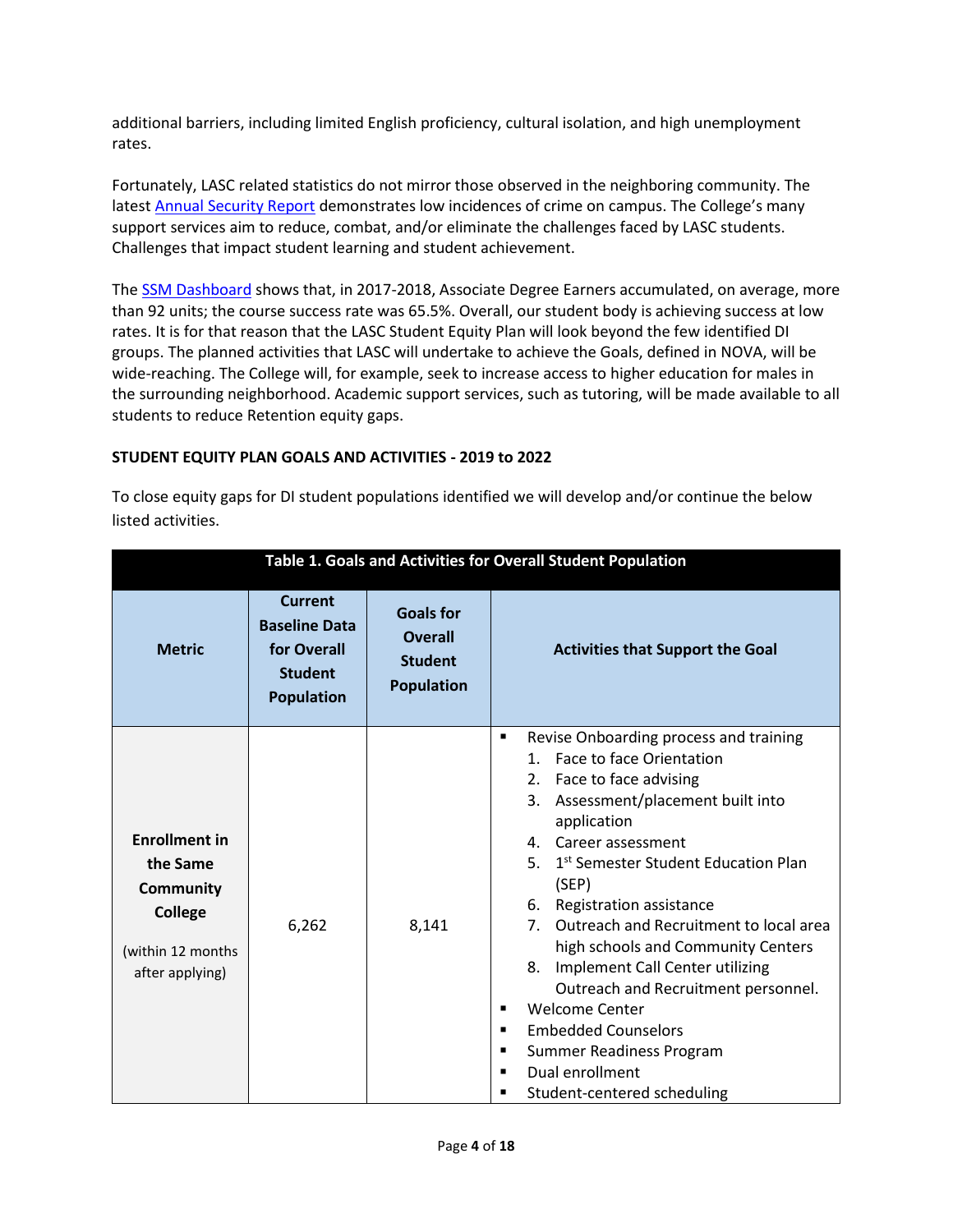| <b>Transfer to a</b><br><b>Four-Year</b><br>Institution<br>(within 3 years)                                                                                                                 | 677   | 861   | ٠<br>Pathways<br><b>Transfer fairs</b><br>$\blacksquare$<br>Transfer Center (TOPS) implementation<br>٠<br>College tours<br>٠<br>Transfer counseling<br>٠<br><b>Connection to Career</b><br>٠<br>English and counseling partnership (in-class<br>٠<br>presentations)<br><b>Dual Enrollment</b><br>٠                                                                                                                                                                                                                                                                                                                                                                                                                                                                |
|---------------------------------------------------------------------------------------------------------------------------------------------------------------------------------------------|-------|-------|-------------------------------------------------------------------------------------------------------------------------------------------------------------------------------------------------------------------------------------------------------------------------------------------------------------------------------------------------------------------------------------------------------------------------------------------------------------------------------------------------------------------------------------------------------------------------------------------------------------------------------------------------------------------------------------------------------------------------------------------------------------------|
| <b>Vision Goal</b><br><b>Completion:</b><br>(Earned HS<br>equivalency,<br>noncredit<br>certificate, CO<br>approved credit<br>certificate,<br>associate degree,<br>CCC bachelor's<br>degree) | 421   | 505   | Pathways<br>٠<br>Discipline specific faculty success teams:<br>٠<br>faculty advising<br><b>Transfer fairs</b><br>$\blacksquare$<br>Transfer Center implementation/Transfer<br>٠<br><b>Opportunity Program Services Center</b><br>(TOPS)<br>Student events (on and off campus)<br>٠<br>Transfer counseling (ADTs)<br>٠<br><b>Connection to Career</b><br>$\blacksquare$<br><b>Dual Enrollment</b><br>٠                                                                                                                                                                                                                                                                                                                                                             |
| <b>Completion of</b><br><b>Transfer Level</b><br><b>Math and</b><br><b>English</b><br>(in first year)                                                                                       | 37    | 48    | Face to Face Advising/1 <sup>st</sup> Semester SEP<br>٠<br>Transfer level placement in Math and<br>٠<br>English<br>Self-guided placement<br>٠<br>Math and English Support Courses for<br>٠<br>transfer level courses<br>Math and English tutoring; Student Success<br>٠<br>Center and Student Services Retention<br>Services Center<br>Increased computer access for Writing Lab<br>٠<br>requirement<br>English & counseling partnership (in class<br>Ξ<br>presentations)<br><b>Summer Readiness Programs</b><br>٠<br>Professional development on instructional<br>٠<br>strategies to teach STEM courses<br>Professional Development workshops on<br>٠<br>AB705, affective domain, and teaching<br>math, English and other gateway course<br>Dual enrollment<br>٠ |
| <b>Retention:</b><br><b>Fall to Spring</b><br>(all students)                                                                                                                                | 4,026 | 5,234 | 1 <sup>st</sup> Semester SEP + Semester-by-Semester<br>٠<br><b>SEP</b><br>Pathways<br>٠<br><b>Embedded tutoring</b><br>٠<br>Two term registration/ registration<br>٠<br>workshops                                                                                                                                                                                                                                                                                                                                                                                                                                                                                                                                                                                 |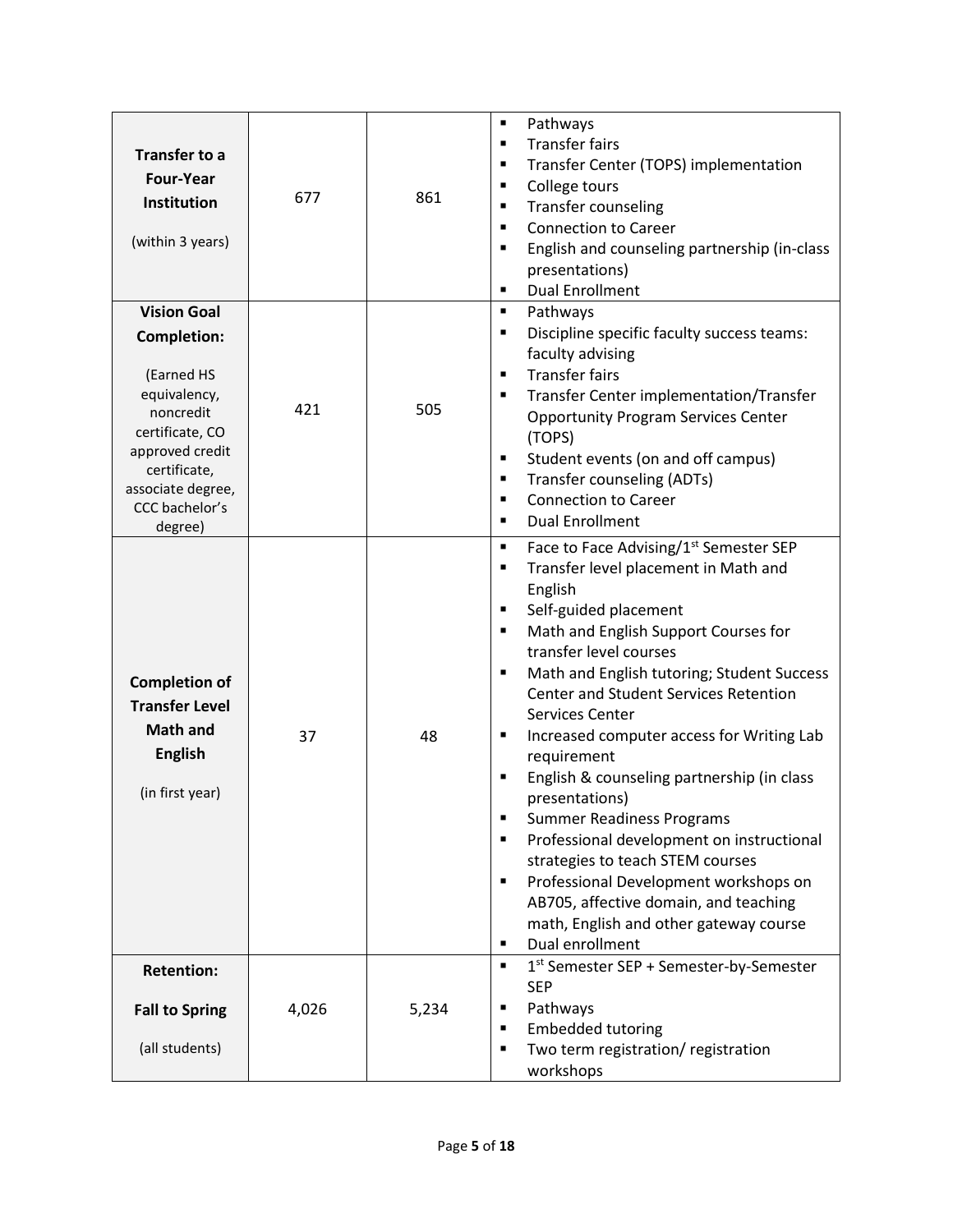|  |  | <b>Professional Development Student Success</b> |
|--|--|-------------------------------------------------|
|  |  | Workshops                                       |

|                                                                                                            | Table 2. Activities for Disproportionately Impacted Student Populations  |                     |                     |                                |                 |          |                                                                                                                                                                                                                                                                                                                                                                                                                                                                                                                                                                                                                                                                                                                                           |  |
|------------------------------------------------------------------------------------------------------------|--------------------------------------------------------------------------|---------------------|---------------------|--------------------------------|-----------------|----------|-------------------------------------------------------------------------------------------------------------------------------------------------------------------------------------------------------------------------------------------------------------------------------------------------------------------------------------------------------------------------------------------------------------------------------------------------------------------------------------------------------------------------------------------------------------------------------------------------------------------------------------------------------------------------------------------------------------------------------------------|--|
| <b>Metric</b>                                                                                              |                                                                          | <b>Females</b>      |                     |                                | <b>Males</b>    |          | <b>Activities</b>                                                                                                                                                                                                                                                                                                                                                                                                                                                                                                                                                                                                                                                                                                                         |  |
|                                                                                                            | <b>Population</b>                                                        | <b>Baseline</b>     | Goal                | <b>Population</b>              | <b>Baseline</b> | Goal     |                                                                                                                                                                                                                                                                                                                                                                                                                                                                                                                                                                                                                                                                                                                                           |  |
| <b>Enrollment</b><br>in the Same<br>Community<br><b>College</b><br>(within 12<br>months after<br>applying) | <b>LGBT</b><br>Foster<br>Youth<br><b>Black or</b><br>African<br>American | 139<br>223<br>2,004 | 184<br>255<br>2,381 | <b>LGBT</b><br><b>Disabled</b> | 48<br>63        | 65<br>83 | ٠<br>In person<br>orientations and<br>summer bridge<br>programs for<br>Latinx, Foster<br>Youth, LGBTQ and<br>African American<br>Women.<br>Re-establish the<br>٠<br>LGBTQ Club and<br>advocates through<br>Associate<br><b>Students</b><br>Organization<br>(ASO).<br>Implement more<br>$\blacksquare$<br>financial aid<br>literacy<br>workshops for<br>students and<br>parents.<br>Designate a<br>٠<br>financial aid<br>specific counselor<br>for DI populations.<br>Consider utilizing<br>٠<br>Promise Program<br>funding for DI<br>populations<br>Targeted outreach<br>٠<br>to DI populations<br>(in person and via<br>Call Center)<br>Collaborate with<br>٠<br>K-12 to establish<br>pathways for<br>Latinx, LGBTQ,<br>and foster youth |  |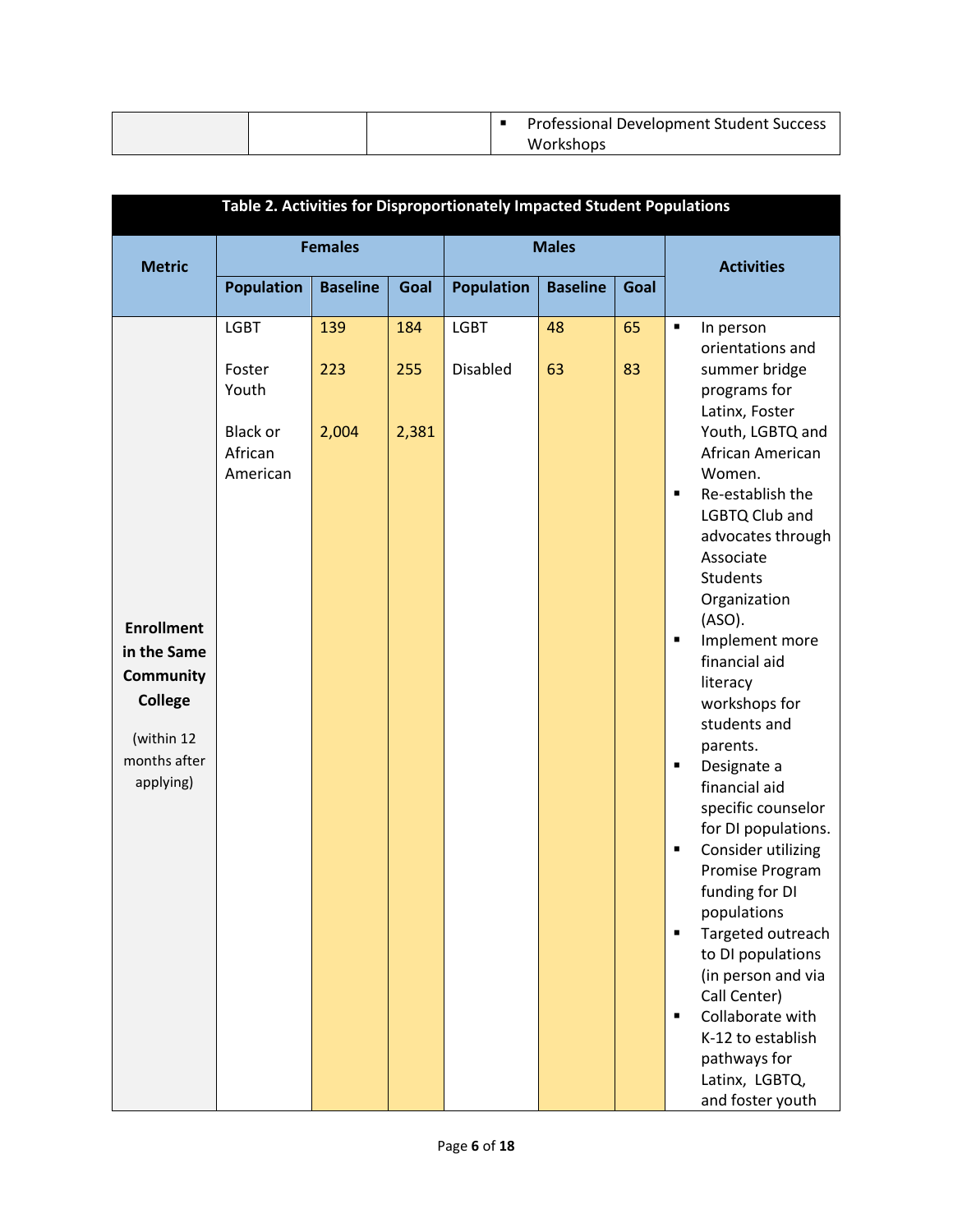|                                                                                                                                                                                                   |                       |    |     |                       |    |    | Coordinated<br>$\blacksquare$<br>identification and<br>placement of DI<br>students into<br>special funded<br>programs and<br>learning<br>communities                                                                                                                                                                                                                                                               |
|---------------------------------------------------------------------------------------------------------------------------------------------------------------------------------------------------|-----------------------|----|-----|-----------------------|----|----|--------------------------------------------------------------------------------------------------------------------------------------------------------------------------------------------------------------------------------------------------------------------------------------------------------------------------------------------------------------------------------------------------------------------|
| <b>Transfer to</b><br>a Four-Year<br>Institution<br>(within 3<br>years)                                                                                                                           | N/A                   |    |     | N/A                   |    |    | <b>Hispanic Serving</b><br>$\blacksquare$<br>Institution (HSI)<br>and HBCUs<br>themed transfer<br>fairs<br>Tours of<br>$\blacksquare$<br><b>Historically Black</b><br>Colleges and<br>Universities<br>(HBCUs)<br>Targeted in-class<br>٠<br>workshops on<br>transfer<br>preparedness<br>(Umoja and<br>Puente)<br>Dedicated transfer<br>$\blacksquare$<br>services for<br>African American<br>and Latinx<br>students |
| <b>Vision Goal</b><br><b>Completion:</b><br>(Earned HS<br>equivalency,<br>noncredit<br>certificate,<br>CO approved<br>credit<br>certificate,<br>associate<br>degree, CCC<br>bachelor's<br>degree) | Hispanic or<br>Latino | 97 | 143 | Hispanic or<br>Latino | 40 | 68 | Expand<br>$\blacksquare$<br>Umoja/Puente<br>programs and<br>services through<br>degree/certificate<br>completion<br>Targeted, in-class,<br>٠<br>transfer<br>preparedness<br>workshops (ADTs)                                                                                                                                                                                                                       |
| Completion<br>of Transfer                                                                                                                                                                         | N/A                   |    |     | N/A                   |    |    | $\blacksquare$<br>Increase culturally<br>relevant                                                                                                                                                                                                                                                                                                                                                                  |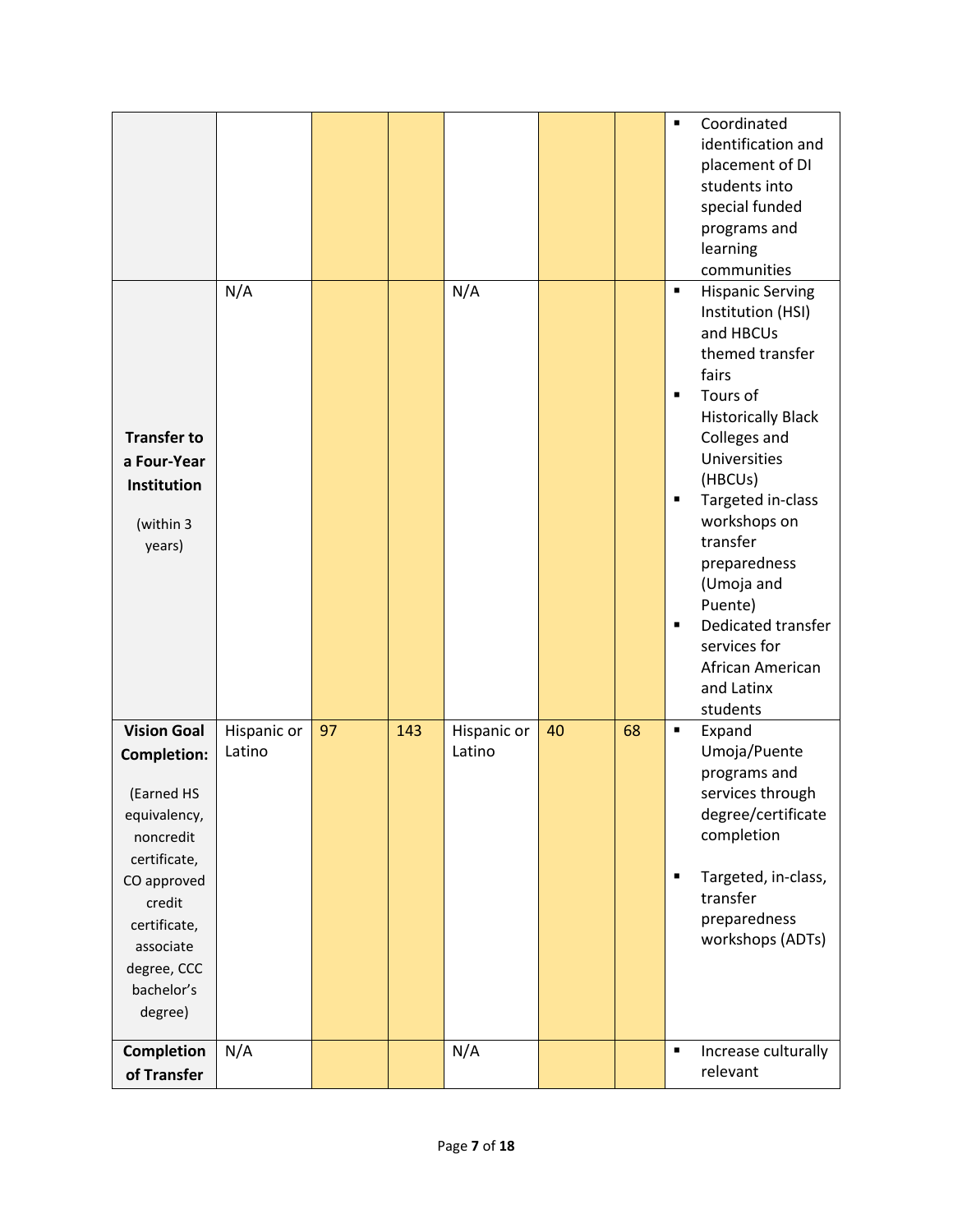| <b>Level Math</b> |  |             |     |     |                | pedagogical                             |
|-------------------|--|-------------|-----|-----|----------------|-----------------------------------------|
| and English       |  |             |     |     |                | training for faculty                    |
|                   |  |             |     |     | $\blacksquare$ | Development of                          |
| (in first year)   |  |             |     |     |                | equity focused                          |
|                   |  |             |     |     |                | communities of                          |
|                   |  |             |     |     | ٠              | practice                                |
|                   |  |             |     |     |                | Culturally relevant<br>math and English |
|                   |  |             |     |     |                | courses,                                |
|                   |  |             |     |     |                | supported with                          |
|                   |  |             |     |     |                | embedded tutors                         |
|                   |  |             |     |     |                | and supplemental                        |
|                   |  |             |     |     |                | instruction                             |
|                   |  |             |     |     | $\blacksquare$ | Math boot camps                         |
|                   |  |             |     |     |                | in summer and                           |
|                   |  |             |     |     |                | winter for DI                           |
|                   |  |             |     |     |                | populations.                            |
|                   |  | Hispanic or | 616 | 673 | $\blacksquare$ | Increased                               |
|                   |  | Latino      |     |     |                | offerings of                            |
|                   |  |             |     |     |                | Umoja, Puente,                          |
|                   |  |             |     |     |                | ethnic studies,<br>and social justice   |
|                   |  |             |     |     |                | courses                                 |
|                   |  |             |     |     | ٠              | Consider hiring's                       |
|                   |  |             |     |     |                | to expand Puente                        |
|                   |  |             |     |     |                | and Umoja                               |
|                   |  |             |     |     |                | learning                                |
| <b>Retention:</b> |  |             |     |     |                | communities and                         |
|                   |  |             |     |     |                | leverage EOPS/SSS                       |
| <b>Fall to</b>    |  |             |     |     |                | to serve more                           |
| <b>Spring</b>     |  |             |     |     |                | African American                        |
|                   |  |             |     |     |                | and Latinx                              |
| (all students)    |  |             |     |     | $\blacksquare$ | students<br><b>Expand Peer</b>          |
|                   |  |             |     |     |                | Mentor Program                          |
|                   |  |             |     |     |                | across all learning                     |
|                   |  |             |     |     |                | communities                             |
|                   |  |             |     |     | $\blacksquare$ | Establish Men of                        |
|                   |  |             |     |     |                | Color and Women                         |
|                   |  |             |     |     |                | support groups                          |
|                   |  |             |     |     | ٠              | <b>Establish Support</b>                |
|                   |  |             |     |     |                | Centers for Foster                      |
|                   |  |             |     |     |                | Youth and LGBTQ                         |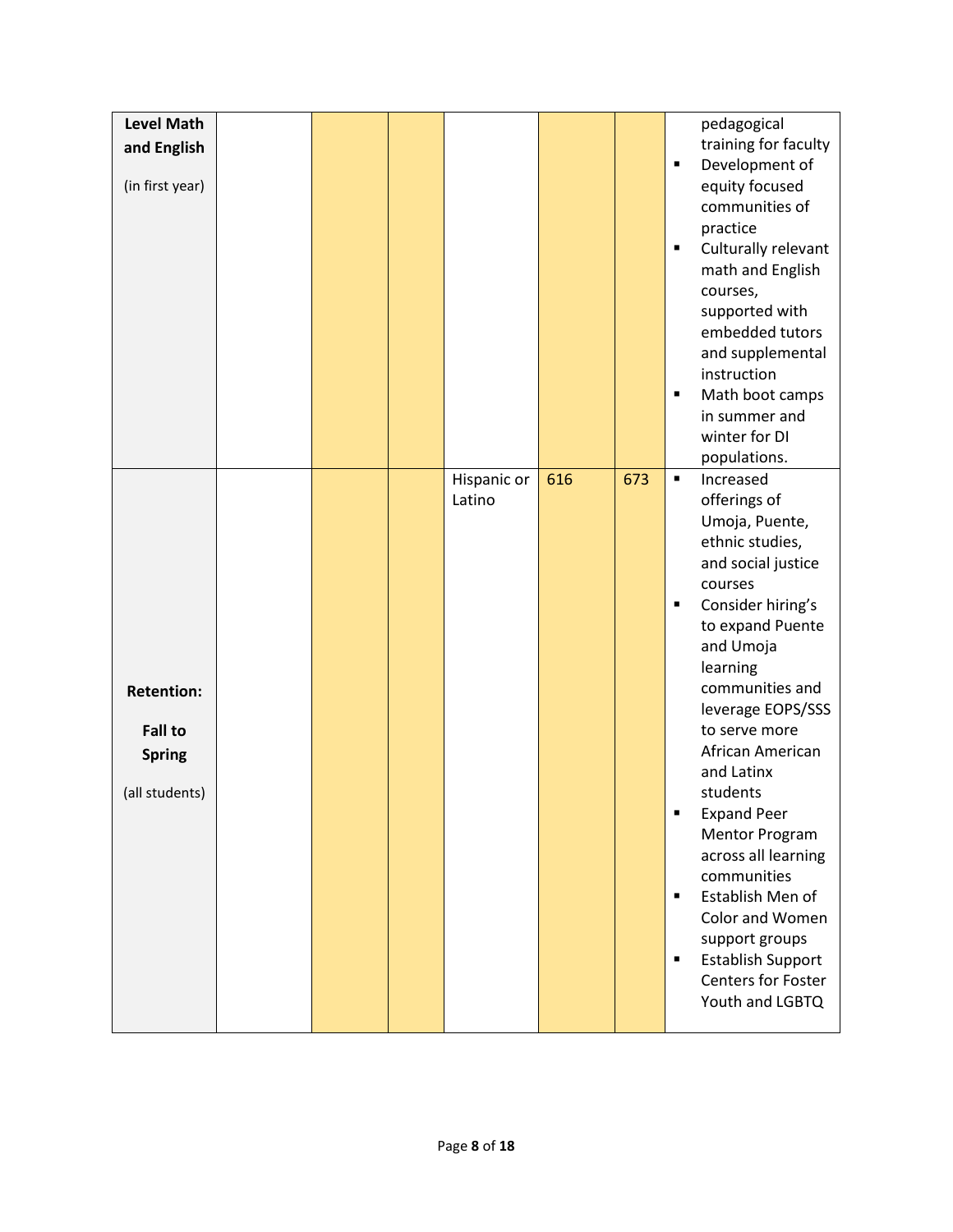### **ACTIONS TO ACHIEVE OUR GOALS**

Guided Pathways: At LASC, our faculty-led Guided Pathways committee is working towards aligning and integrating our college's initiatives and programs in Student Services and Academic Services to our Vision for Success goals and Guided Pathways Initiative.

Outreach and Recruitment: We will continue our partnerships with local high schools which includes assessment, orientation and educational planning at twenty-eight (28) high schools each spring for the following fall term. There are over two hundred and fourteen (214) outreach and recruitment events each year that range from workshops, tabling, and presentations. On such event is our 'School Daze' Open House event where Student Services, Academic Affairs and Administrative Services host tabling events to introduce the various programs and services offered at the college and assist with admissions and financial aid application processes.

The Public Information Office: This office continues to assist students with completing the enrollment process including; Redesigning the ADA certified college website with new webpages that guides all applicants through the enrollment steps and provide streamline access to information about academic programs, placement, financial aid, the LA Promise Program and other services; Sending email and text messages every semester to inform students about upcoming enrollment dates and sending special message reminders to remind those have applied but have not enrolled.

Foster Youth Services: The Guardian Scholars Program and the NextUp Program assists current or former foster youth students with counseling services, financial aid packages, employment services, textbook vouchers, meal vouchers, gas cards, childcare and transportation assistance.

LGBTQI Resources: The Associate Student Organization (ASO) is in full support of students interested in joining the Lesbian, Gay, Bisexual, Transgender, Intersex, Muxe, Pansexual, Allies, Queer (LGBT-IMPAQ) club on campus. In collaboration with Student Services, this club under the direction of the faculty club advisor, will serve as a resource to help LGBTQQI students feel supported and safe on campus.

Veterans Services: The Center will provide book vouchers, wrap around student support services, academic counseling, personal counseling, educational planning, career services, mentoring workshops and to provide a space for veteran students to build a sense of community amongst each other.

Disabled Students Programs and Services: To provide equal access to college educational programs and activities to students with disabilities while promoting their independence and integration. Special services and accommodations are provided to ensure opportunities for successful completion of student educational goals.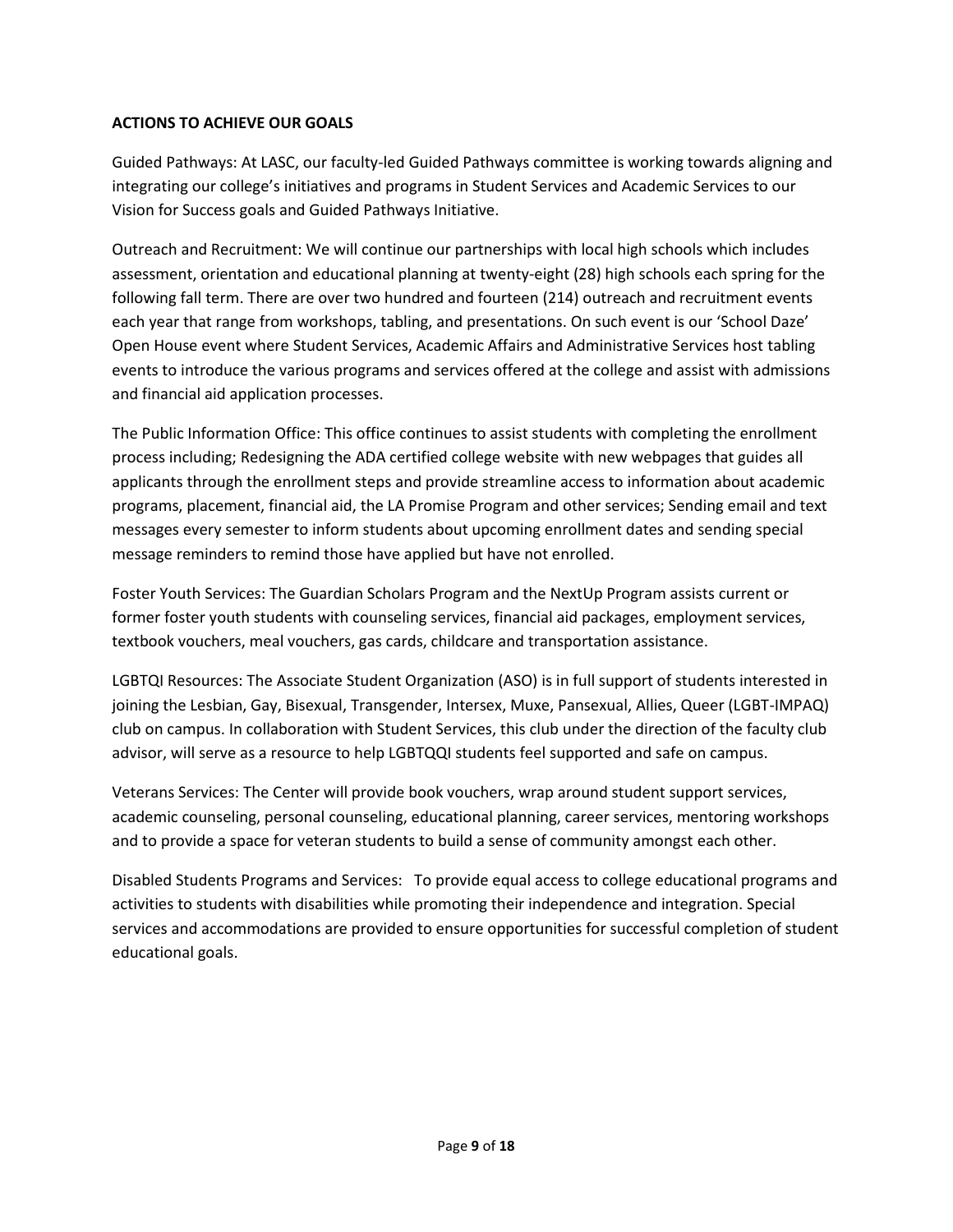### **PROCESS AND SCHEDULE TO MEET 2019 EQUITY GOALS**

The equity plan will be shared with all governance groups across campus as well the Academic Senate, Student Equity and Achievement Program Action Committee, College Council, and Budget Committee. All groups will be made aware of our 2022 targets. Each spring term, the Office of Institutional Research and Advancement will review progress towards achieving the goals and share this information with the College.

After the annual review of each metric, if it appears that any student group is not moving towards their goal, the Office of Institutional Research and Advancement will identify that student group and their respective goal and share the information with the Student Equity and Achievement Program Action Committee. College Council will determine which campus group will be tasked with overseeing that particular student group and goal to ensure the goal is met by 2022.

As part of the College's strategic planning, institutional metrics will be developed and included in the Educational Master Plan. The metrics and goals identified will become the college's updated institutional metrics, therefore institutionalizing the metrics and ensuring that they are updated and assessed on an annual basis as part of the college's strategic plans. The goals, equity plan and annual updates will be posted online as well as shared with the Board of Trustees annually.

### **RESOURCES BUDGETED TO ACHIEVE OUR GOALS**

As outlined in the executive summary, the college has already established an integrated process for supporting equity work that has been institutionalized and is part of the annual resource allocation and integrated planning process. The majority of the funding for 2018-19 and beyond will be expended in supporting the activities, programs and personnel identified in this Student Equity Plan. A significant amount of the Student Equity funds allocated to LASC are dedicated to personnel. Remaining funds are distributed through a proposal process as part of the college's integrated planning and SEAP resource allocation process. Through this process, departments submit resource requests to be funded with equity funds to support disproportionately impacted student populations.

|               | 2019-2020 PROPOSED BUDGET |                |
|---------------|---------------------------|----------------|
| <b>Object</b> | <b>Category</b>           | <b>Expense</b> |
| Code          |                           |                |
|               | <b>Academic Salaries</b>  | \$1,185,662    |
| 1000          | <b>UMOJA Counselor</b>    | \$93,960       |
|               | <b>Transfer Counselor</b> | \$56,484       |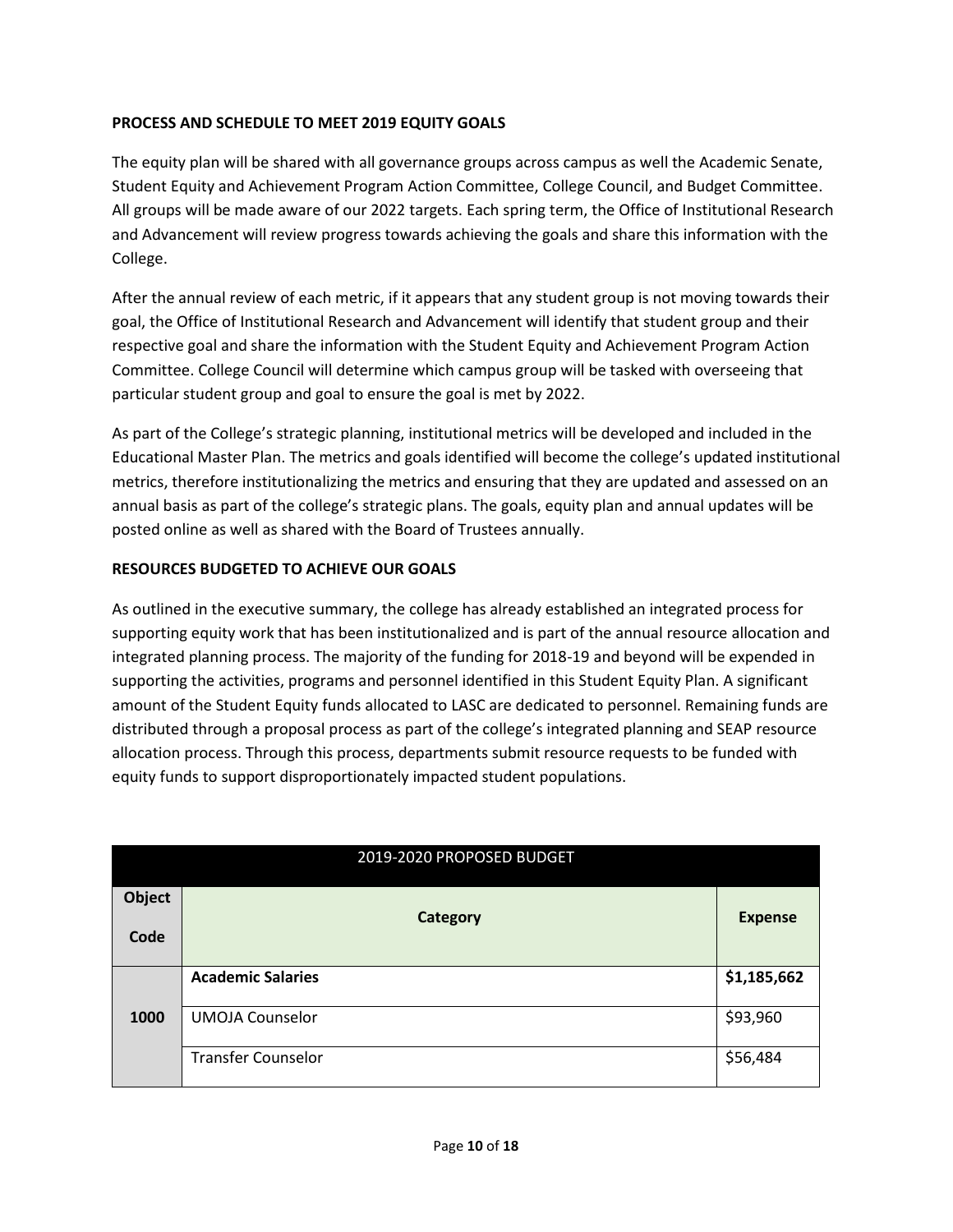|      | <b>DSPS Counselor</b>                                       | \$76,724    |
|------|-------------------------------------------------------------|-------------|
|      | Supplemental Instructors                                    | \$219,930   |
|      | <b>Veterans Counselor</b>                                   | \$48,009    |
|      | <b>DRC General Counselors</b>                               | \$82,483    |
|      | Adjunct Counselors1/Guardian Scholars                       | \$76,828    |
|      | Dean, Special Programs & Services                           | \$51,999    |
|      | <b>Puente Counselor</b>                                     | \$46,980    |
|      | <b>Retention Counselor</b>                                  | \$76,724    |
|      | <b>Classified and Other Non-Academic Salaries</b>           | \$1,253,407 |
|      | Alternative Media Specialist                                | \$59,099    |
|      | <b>Career Guidance Counselor Assistants Veterans</b>        | \$47,280    |
| 2000 | Career Guidance Counselor Assistants Outreach & Recruitment | \$189,116   |
|      | SFP Technician/Guardian Scholars                            | \$76,828    |
|      | <b>Tutors/Student Success Center</b>                        | \$30,000    |
|      | <b>Career Guidance Counselor Assistants</b>                 | \$161,329   |
|      | Program Assistants                                          | \$38,269    |
|      | <b>Salaries</b>                                             |             |
| 3000 | <b>Employee Benefits</b><br><b>Benefits</b>                 | \$301,193   |
|      | <b>Supplies and Materials</b>                               | \$127,850   |
|      | Marketing Supplies & Material                               | \$117,850   |
| 4000 | Printing                                                    | 10,000      |
|      |                                                             |             |
|      |                                                             |             |
|      |                                                             |             |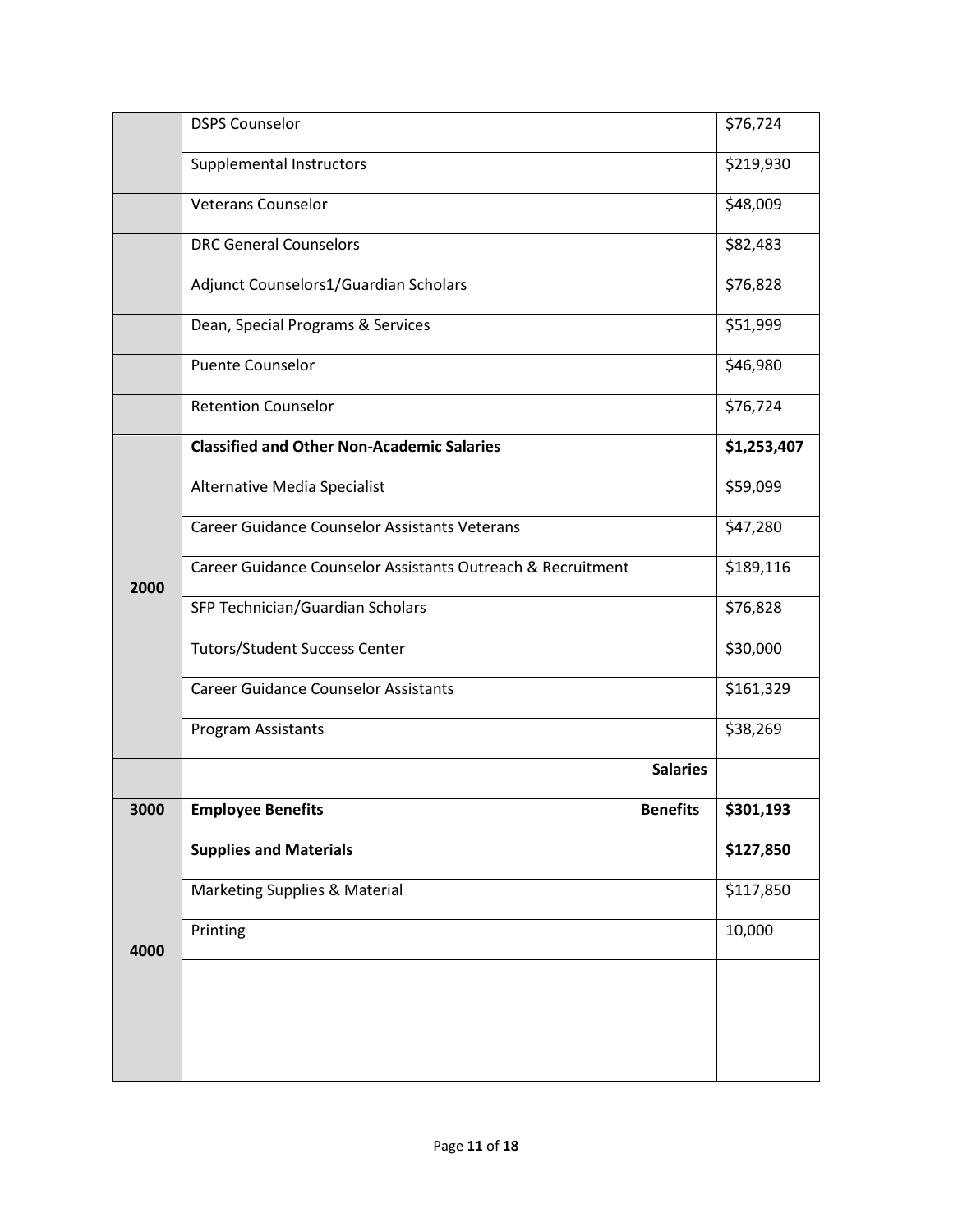|      | <b>Other Operating Expenses</b>               | \$173,556   |
|------|-----------------------------------------------|-------------|
|      | <b>SARS Software</b>                          | \$10,000    |
| 5000 | <b>College Source Online</b>                  | \$6,000     |
|      | Viatron Imaging System                        | \$23,775    |
|      | Q-less System                                 | \$40,556    |
|      | <b>Student Transportation</b>                 | \$20,000    |
|      | Professional Development                      | \$28,225    |
|      | Conferences/Workshops                         | \$45,000    |
| 6000 | <b>Capital Outlay</b>                         |             |
| 7000 | <b>Other Outgo</b>                            |             |
|      | <b>Total 2019-20 Anticipated Expenditures</b> | \$3,041,668 |
|      | 2019-20 Anticipated Allocation                | \$3,041,668 |

#### **COORDINATION WITH EQUITY-RELATED CATEGORICAL PROGRAMS**

LASC's integrated SSSP/Student Equity/BSI plan, submitted in 2017-18, has already established a model that promotes integrated planning and program coordination at the district and college levels. Under the direction of the Student Equity Achievement Program Advisory Committee, the Student Equity Coordinator will coordinate efforts with equity-related categorical programs in several ways. To improve fall to spring retention of DI students, the Student Equity Coordinator in conjunction with the Office of Outreach and Recruitment, will coordinate with program area leads to address the methods used to recruit new participants.

Presently, these programs use various strategies to recruit students such as websites, college events, classroom presentations, and referrals. Although some of these methods may have been successful in attracting qualified participants, in some cases, students with the highest needs have not been prioritized. Because equity-related programs offer above and beyond support services not available to the general student population, it is critical to develop a campus-wide strategic recruitment plan to ensure students with the most needs are provided the opportunity to join these programs. Specifically, equity-related programs must ensure DI students (Latinx, Foster Youth, Students with disabilities, African-American Black women, and LGBTQ students) with the highest needs are heavily recruited to fill all available slots before other students are considered.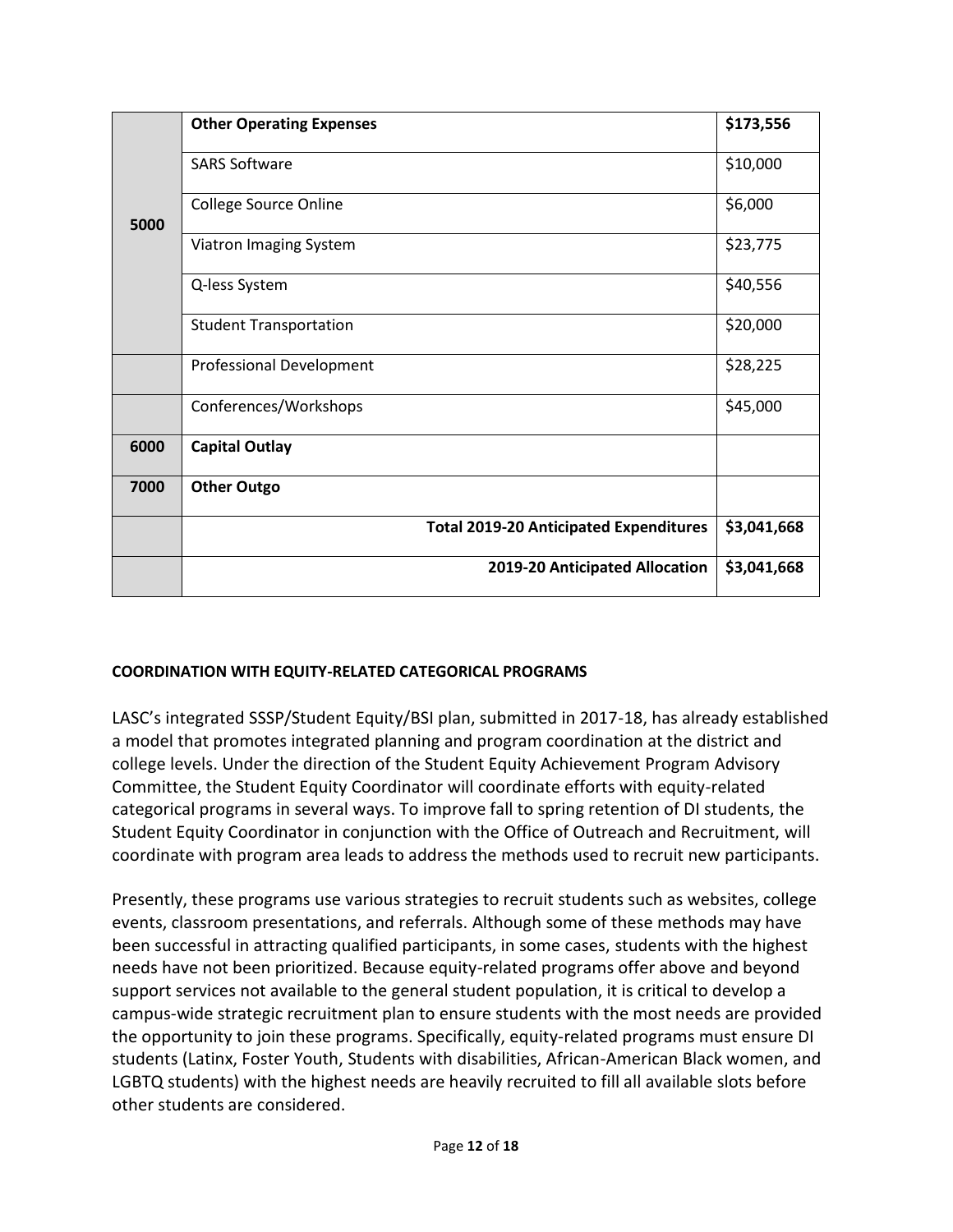Because the majority of the student equity-related categorical programs reside in the Student Services Special Programs area, the Dean of Special programs and Services is critical to our integration efforts. The dean monitors and has administrative oversight of matriculation, student support and instruction and services serving disproportionality impacted students.

This coordinated recruitment plan and process will ensure that students with the highest needs are provided the opportunity to join equity-related categorical programs when they first enroll in college. This plan also ensures that DI students receive support services when they first enroll in the college.

As LASC is determined to close the gaps that exist on campus, the college will continue to monitor progress towards achieving our goals and will report such progress annually to campus shared governance groups.

Dependent on staffing, the college was considering expanding the Umoja and Puente programs to serve more Latinx and African American students. Historically, membership in these programs was limited to the number of the seats available in program sponsored English and guidance courses.

## **ACHIEVEMENT OF GOALS – 2015-16, 2016-17, and 2017-18**

1. Access:

#### Outreach and Recruitment:

The Outreach and Recruitment Office hired six outreach staff to conduct outreach and recruitment efforts at local area high schools, community organizations, and college fairs. Outreach and Recruitment also worked in concert with local area feeder schools to provide guidance and assistance with the application and matriculation process at the college. During 2014, 2015-16 and 2016-17, 2017-18, funding was expended to fund the Outreach and Recruitment team efforts to hire personnel who consistently exceled in their task of getting students to attend LASC. They have also been instrumental in the increase in new student enrollment with their K-12 relationships to include the LA Promise program addition, the First Year Experience program, and the Dual-Enrollment efforts with local area feeder schools.

2. Course Completion:

During the 2014-2015 academic year, supplemental instruction and academic assistance programs were developed to teach students on how to integrate course content and study skills while working together. This Student Equity funded supplemental student centered approach has become infectious in academic affairs as it takes this student centered approach to learning as the program targets high risk students. In 2015-16, 2016-17, and 2017-18, this model grew substantially in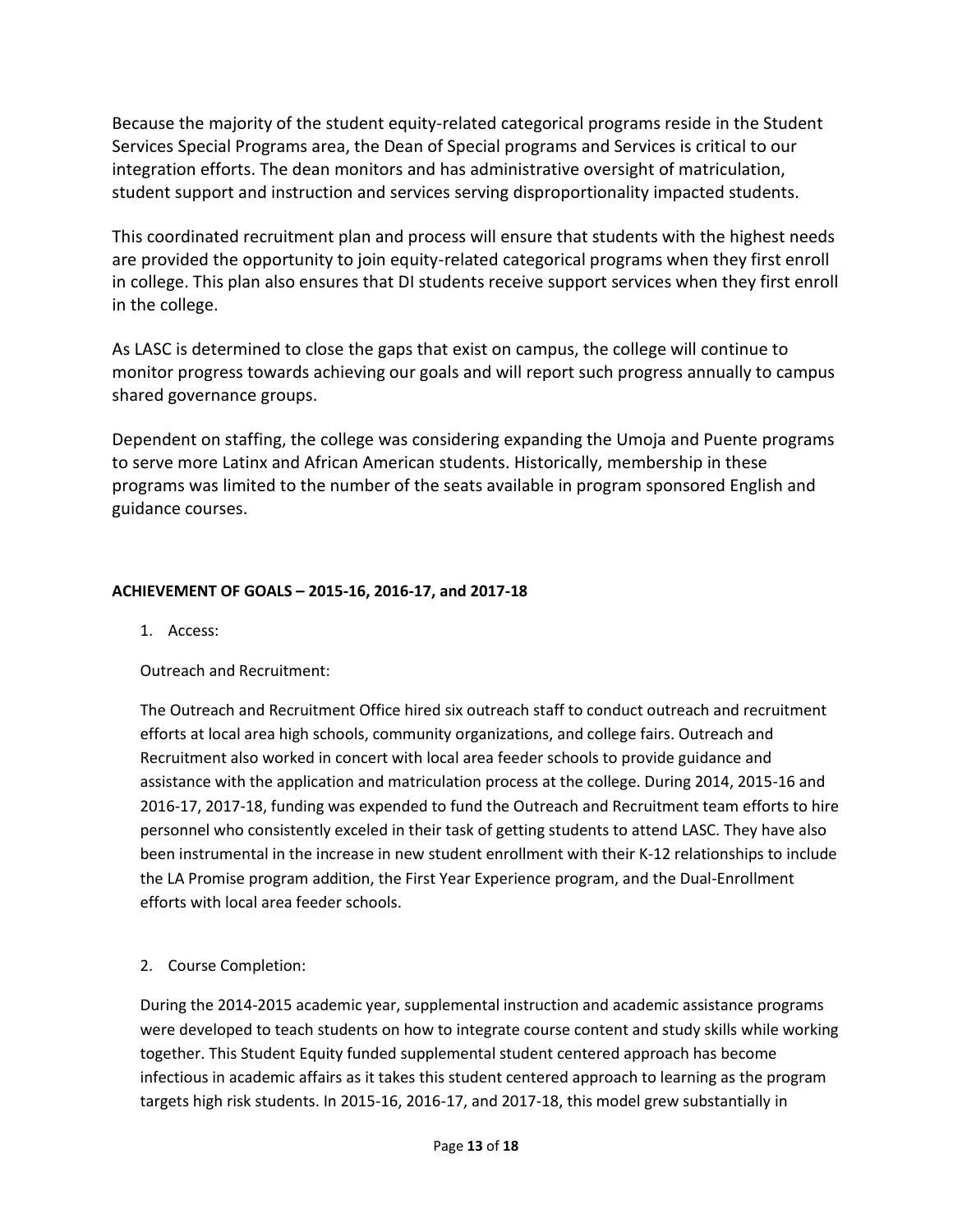several other academic affairs departments to provide that additional resource to effect course completion. Student Equity funding was also used to fund a Book Loan and Calculator program which continues to be successful as it provides that extra help for those who are impoverished and cannot afford to purchase books or a calculator, or those whose financial aid might be delayed for whatever the reason may be.

# 3. ESL/Basic Skills:

During 2015-16, and 2016-17, 2017-18, Student Equity funding was used for instructors and resources to conduct the Summer Jam: Math and English Assessment Preparation Program. This program which prepared students to take the assessment test, was very successful as 95% of the students that participated in the program stated that the program was helpful.

Student Equity funding was also used to hire Supplemental Instructors to provide on-line tutoring services to disproportionately impacted students who took online classes.

This experimental process was a success although enrollment did dwindle at the end of the program in 2017.

# 4. Degree and Certificate Completion:

Student Equity funding was used to provide additional staffing to assist the Acting Student Equity Coordinator, and to provide intrusive counseling for targeted student populations. From 2015-2019 this program was anecdotally a success as student success data had not yet been collected and/or processed to verify success rates. This program provided support and accommodations for those seeking to transfer. Intrusive counseling techniques were used to perform verification checks to learn whether students are on track.

# 5. Transfer:

Student Equity funding was used for intrusive counseling for targeted populations seeking to transfer. Funding was also used to support Historically Black College and Universities tours (HBCU), fairs and collaborations to encourage students to consider transferring to institutions beyond the CSU's and UC's. In 2015-19, funding was also used to augment resources for the Puente-Project which was established to increase the number of educationally underserved students who enroll in four-year colleges and universities, earn degrees, and return to the community as leaders. In 2017- 18, LASC was selected as a UMOJA Community campus. Student Equity funding was used to support this program and its supplemental instruction components of the courses to be taught in the program.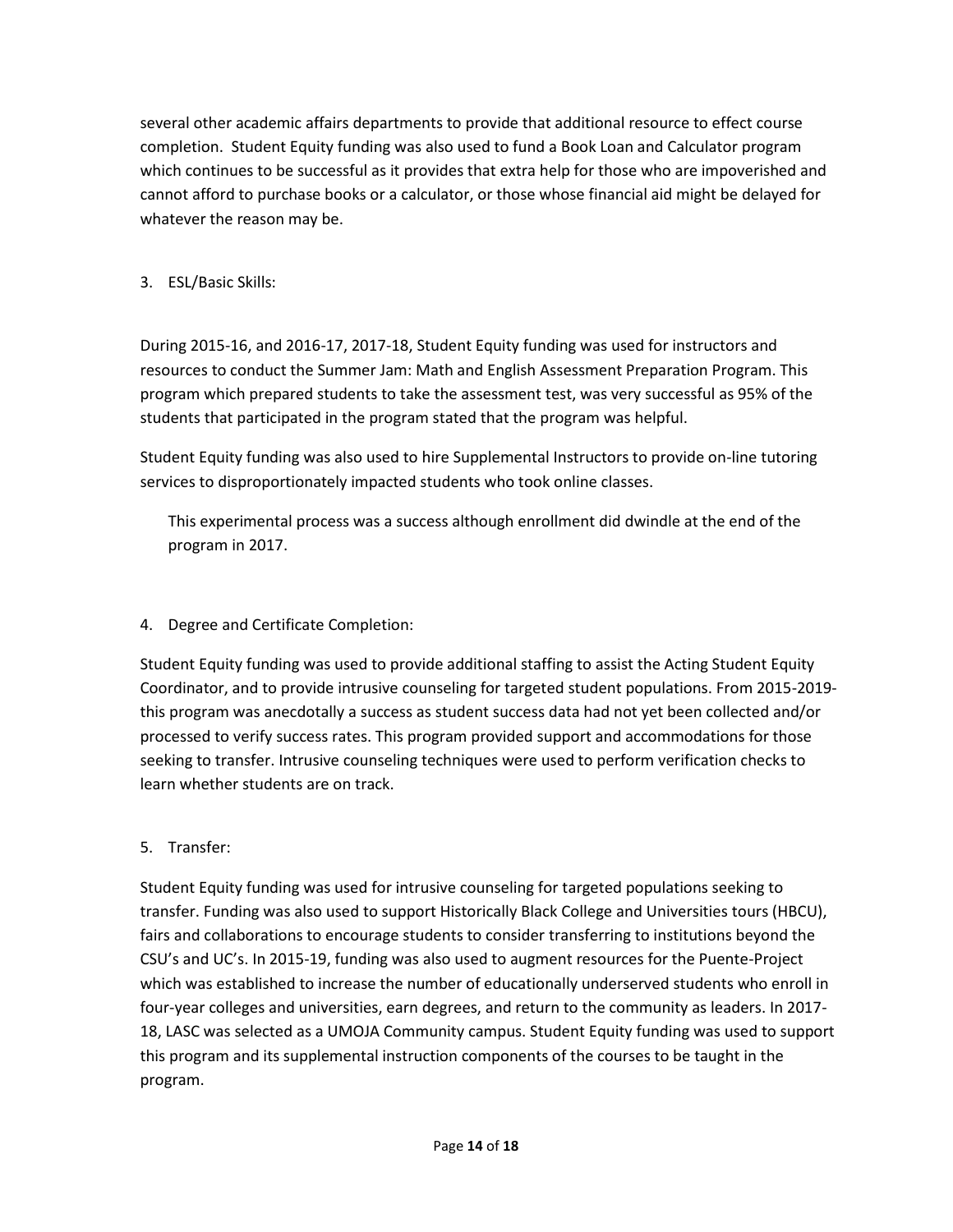|                       | 2015-2016 STUDENT EQUITY EXPENDITURES             |                |  |  |  |  |
|-----------------------|---------------------------------------------------|----------------|--|--|--|--|
| <b>Object</b><br>Code | <b>Category</b>                                   | <b>Expense</b> |  |  |  |  |
|                       | <b>Academic Salaries</b>                          | \$558,207      |  |  |  |  |
| 1000                  | <b>Equity Coordinator</b>                         | \$65,103       |  |  |  |  |
|                       | <b>Transfer Counselor</b>                         | \$56,484       |  |  |  |  |
|                       | <b>DSPS Counselor</b>                             | \$76,724       |  |  |  |  |
|                       | <b>Tutoring Center Director</b>                   | \$30,474       |  |  |  |  |
|                       | Supplemental instructor Lead                      | \$219,930      |  |  |  |  |
|                       | <b>Veterans Counselor</b>                         | \$48,009       |  |  |  |  |
|                       | Counselor                                         | \$61,483       |  |  |  |  |
|                       | <b>Total</b>                                      | \$558,207      |  |  |  |  |
|                       | <b>Classified and Other Non-Academic Salaries</b> | \$611,673      |  |  |  |  |
|                       | <b>Special Services Asst. DSPS</b>                | \$18,770       |  |  |  |  |
|                       | Financial Aid Tech(s)                             | \$145,573      |  |  |  |  |
|                       | <b>Equity Coordinator Asst.</b>                   | \$16,432       |  |  |  |  |
|                       | <b>Financial Aid Supervisor</b>                   | \$19,835       |  |  |  |  |
| <b>2000</b>           | <b>Financial Aid Manager</b>                      | \$32,303       |  |  |  |  |
|                       | Financial Aid Program Asst.                       | \$4,347        |  |  |  |  |
|                       | DSPS Program Asst.                                | \$3,802        |  |  |  |  |
|                       | Student Worker(s)                                 | \$68,601       |  |  |  |  |
|                       | Career Guidance Counselor Asst (s)                | \$61,329       |  |  |  |  |
|                       | <b>Student Success Tutor(s)</b>                   | \$239,088      |  |  |  |  |

# **Expenditure of Student Equity Funding - 2015-16, 2016-17 and 2017-18**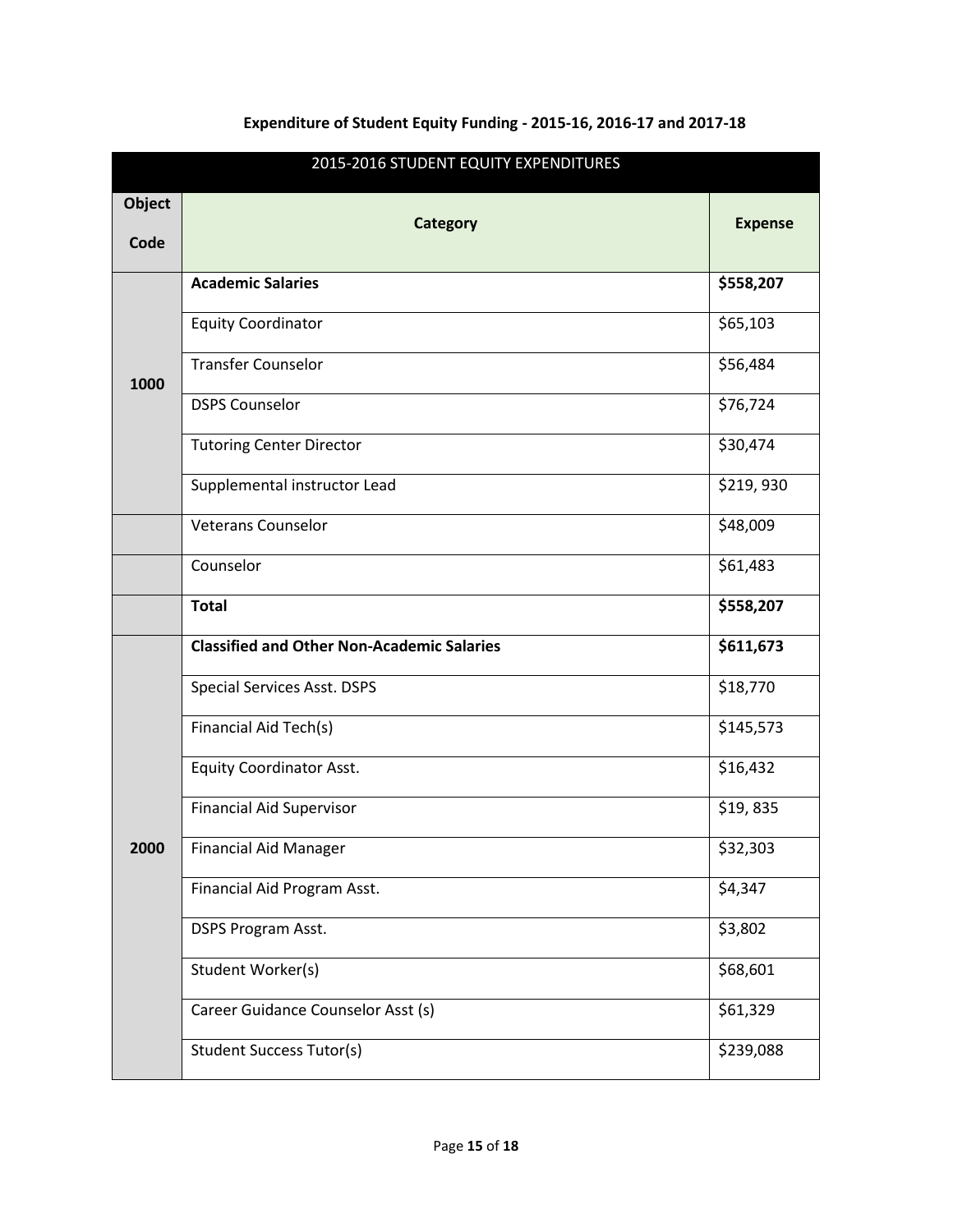|      | <b>Total</b>                                       | \$611,673   |
|------|----------------------------------------------------|-------------|
| 3000 | <b>Employee Benefits</b>                           | \$208,394   |
| 4000 | <b>Supplies and Materials</b>                      | \$131,435   |
| 5000 | <b>Other Operating Expenses</b>                    | \$48,994    |
| 6000 | <b>Capital Outlay</b>                              | \$25,729    |
| 7000 | <b>Other Outgo</b> (educational supplies)<br>Outgo | \$0         |
|      | <b>Total 2015-16 Expenditures</b>                  | \$1,584,436 |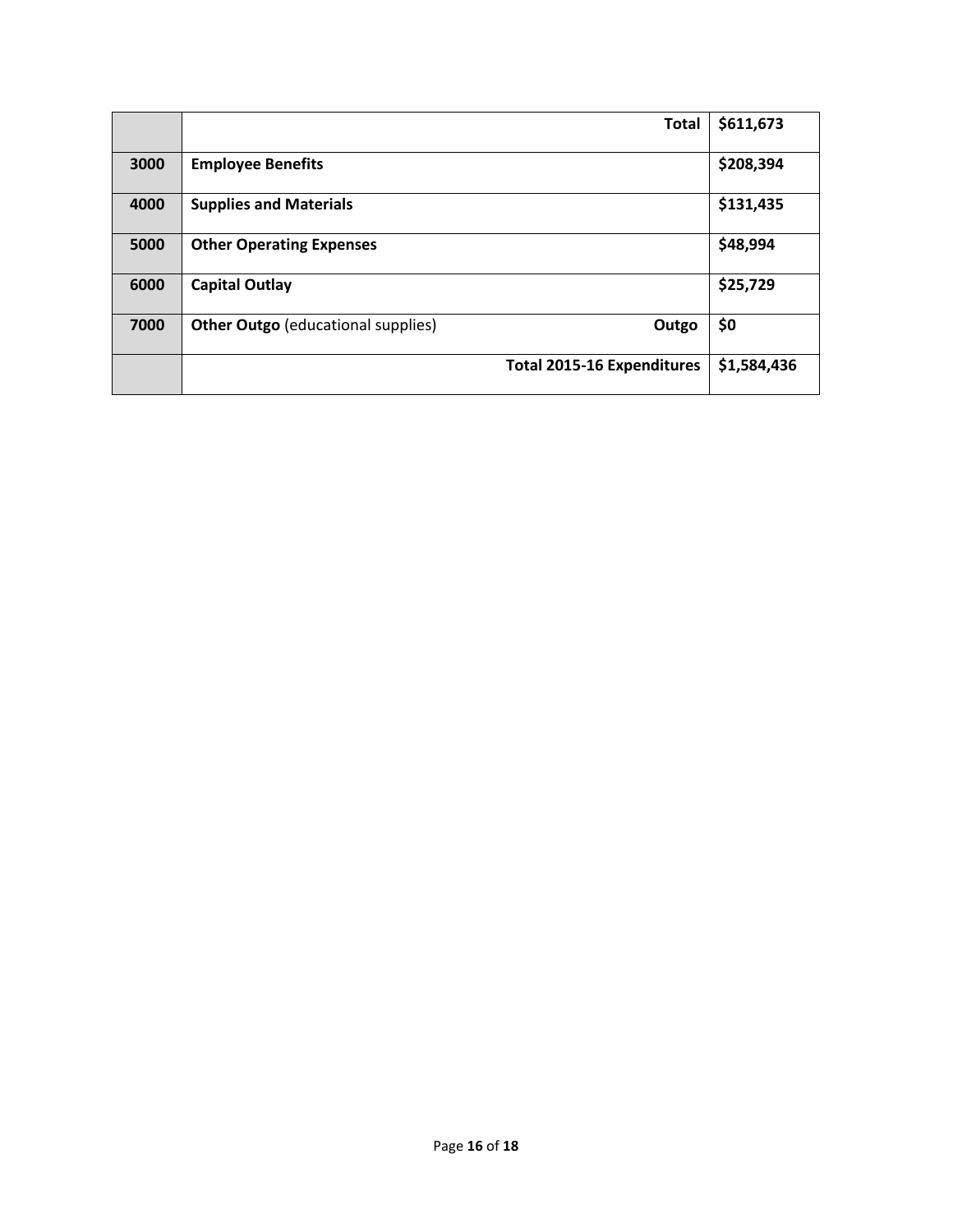|                | 2016-2017 STUDENT EQUITY EXPENSES                 |                |
|----------------|---------------------------------------------------|----------------|
| Object<br>Code | <b>Category</b>                                   | <b>Expense</b> |
| 1000           | <b>Academic Salaries</b>                          | \$321,597      |
| 2000           | <b>Classified and Other Non-Academic Salaries</b> | \$59,001       |
| 3000           | <b>Employee Benefits</b>                          |                |
| 4000           | <b>Supplies and Materials</b>                     | \$51,364       |
| 5000           | <b>Other Operating Expenses</b>                   | \$467,495      |
| 6000           | <b>Capital Outlay</b>                             | \$160,561      |
| 7000           | <b>Other Outgo (Educational Supplies)</b>         |                |
|                | <b>Total 2017-18 Expenditures</b>                 | \$1,417,208    |
|                | <b>Total 2017-18 Allocation</b>                   | \$1,417,208    |